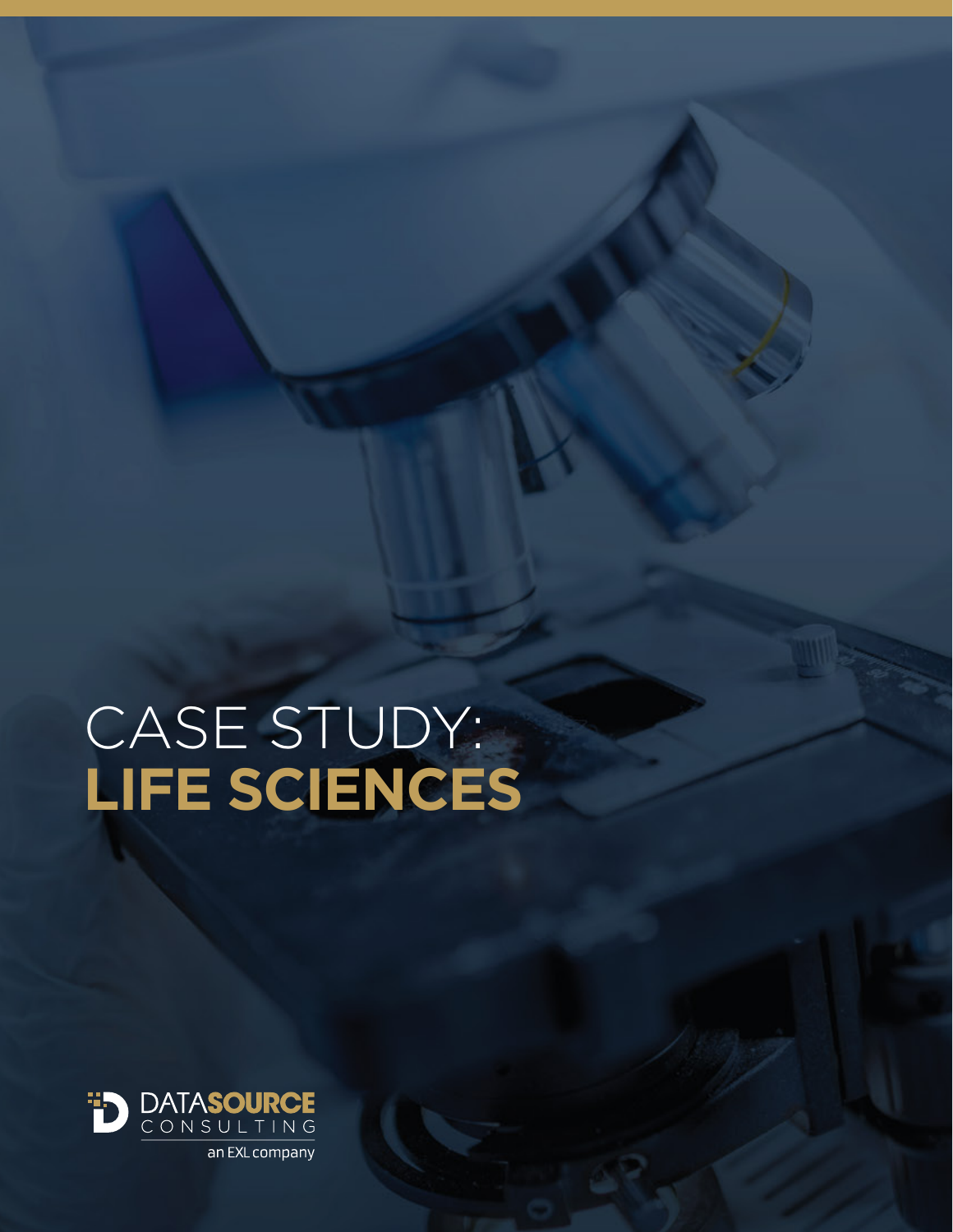# CLIENT BACKGROUND

Datasource Consulting helps leading genetic sequencing firm to cleanse data in preparation for an ERP data migration. Data quality improved from 50% to over 97%.

With over \$1B in revenue, this genetic sequencing company is a leader in, manufacturing integrated systems for the genetic variation and biological function analysis. Data is at the core of this corporation's business, but with rapid growth, the company found itself facing the daunting task of migrating to a more sophisticated SAP ERP platform.

As with most ERP migrations, a major hurdle was migrating dirty data from the legacy application to the new platform. To resolve data quality issues, the company decided to launch a new cleansing initiative, leveraging Informatica Data Quality (IDQ) before migrating to the new ERP. The data quality initiative focused on duplicate records, non-standard formats, blank values, missing default values, and invalid addresses.

#### BUSINESS FOCUS

The overall goal of this initiative was to decrease the cost, risk, and rework common in many ERP migrations. The company wanted to minimize the number of issues that could arise when migrating platforms by ensuring source information in the legacy system was in optimal condition. Furthermore, by establishing a scalable, repeatable process, data quality rules could be re-run to produce a fresh batch of cleansed data. This ensured business continuity during a challenging and often chaotic migration effort.

To be effective with any data quality project, the first step is to engage business users who understand the nature of the data. To accomplish this, Datasource established an interactive environment, providing end users access to the data quality exceptions to incrementally improve the data.

Datasource defined roles with the client to ensure improvement in data quality and to determine which areas required expenditure of precious time. The company assigned a data manager and data steward to oversee data quality improvement. Involving the business early and frequently gave data challenges sufficient priority and visibility. Cleansing efforts focused on areas that most impact the business's success.

## THE DATASOURCE SOLUTION

As a long-term strategic partner, Datasource previously helped this customer to establish reliable Data Integration and Reporting and Analytics environments. This enabled Datasource to hit the ground running, integrating seamlessly within the customer's development environment. Datasource quickly established a team of one data quality architect and one senior solution architect, and the project was broken up into two main releases: Customer Data Domain and Product Data Domain.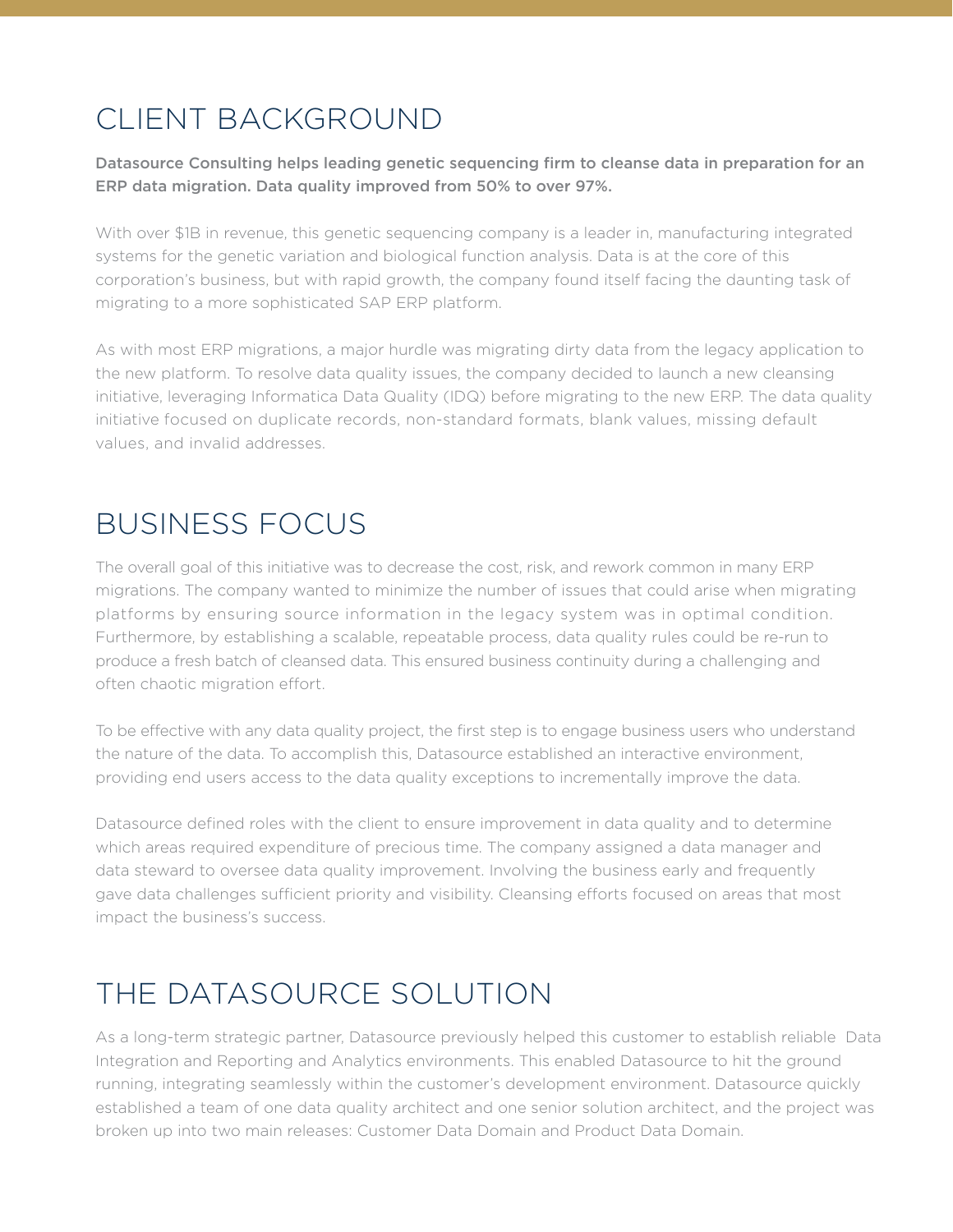### SOLUTION CONTINUED

Initially, Datasource collaborated with an Informatica consulting team to establish and ensure the project leveraged the Velocity methodology and best practices. In line with Datasource's proven Data Quality methodology, the team took the following steps:

- Performed profiling to determine which data elements to include
- Defined validation and manipulation rules based on profile results and needs of the target ERP (SAP)
- Determined address validation requirements
- Determined match and merge requirements
- Designed reusable IDQ objects
- Leveraged Logical Data Objects (LDOs) for profiles
- Created scorecards with notifications to monitor data quality

The first step listed was the most important. By reducing the number of critical elements, Datasource was able to minimize the amount of effort spent on creating rules and implementing data quality. Through the course of the project, we selected a total of 10 tables and 136 columns as critical data elements and were subsequently addressed, using IDQ.

The technology stack for the project included: Informatica Data Quality, SQL Server (transactional and dimensional database), Informatica PowerCenter (ETL), Skybot (scheduling tool), and Cognos (reporting and analytics).

#### THE RESULTS:

By seamlessly integrating into the project team, Datasource was collaborated with the customer and Informatica to successfully drive the overall project to completion. The project was a success and it empowered the customer to:

- Cleanse customer and product data, making it ready for migration to the new ERP
- View exception records to update the data in the existing ERP
- View trends and overall health of the data through scorecards
- Establish a set of development standards for IDQ to be leveraged by future data quality initiatives